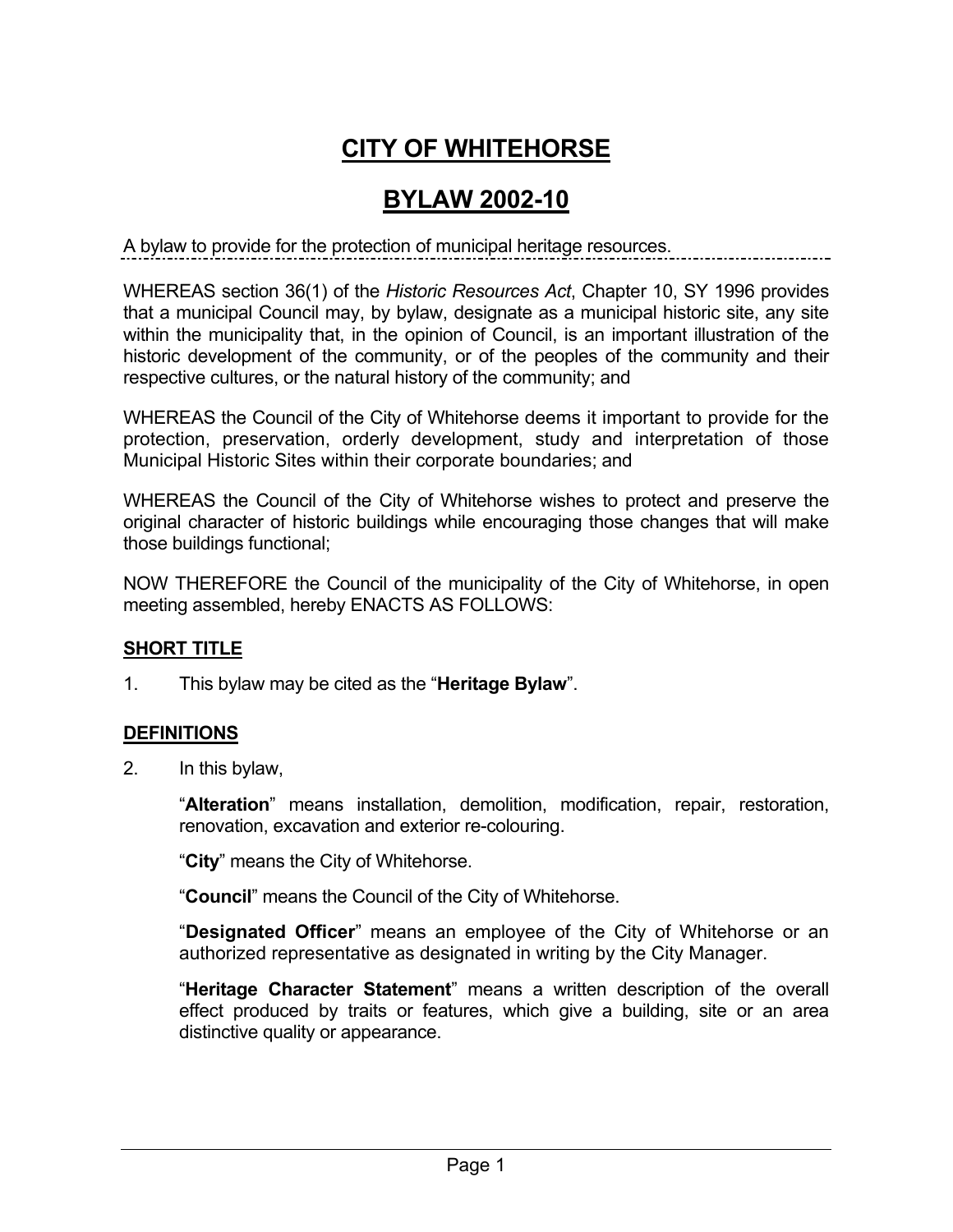"**Heritage Registry**" means a listing of the Heritage Resources in the City of Whitehorse, as adopted by Council.

"**Heritage Resource**" means a historic site, historic object, or any work or assembly of works that is on the Heritage Registry

"**Historic Resource Permit**" means a permit issued by the Designated Officer to authorize any proposed activity to a heritage resource.

"**Inspector**" means any person appointed as a Bylaw Services Officer for the City.

"**Municipal Historic Site**" means an area or place, parcel of land, building or structure, or the exterior or interior portion of a building or structure that is by itself, or by reason of containing a heritage resource, designated by Council as a Municipal Historic Site.

"**Prohibition**" means the carrying out of any activity that will alter, change or destroy a municipal historic site.

"**Settlement Lands**" means land defined as settlement land in a land claims agreement.

"**Yukon Historic Resources Appeal Board**" means the appeal board as established under the *Historic Resources Act.*

### **ADMINISTRATION OF THE HERITAGE BYLAW**

3. The administration of this bylaw shall be under the management and control of the Designated Officer.

#### **HERITAGE REGISTRY**

- 4. The Heritage Registry may include Heritage Resources, which have not been designated.
- 5. No restrictions are applied to those resources on the Heritage Registry other than a delay in the issuance of a building and/or demolition permit to allow time to determine whether or not a resource warrants designation.

### **EXEMPT FROM TIPPING FEES**

6. Upon application to the Designated Officer, the owner of a Heritage Resource that has received designation shall be exempt from Landfill tipping fees, development permit fees, building permit fees and zoning amendment fees.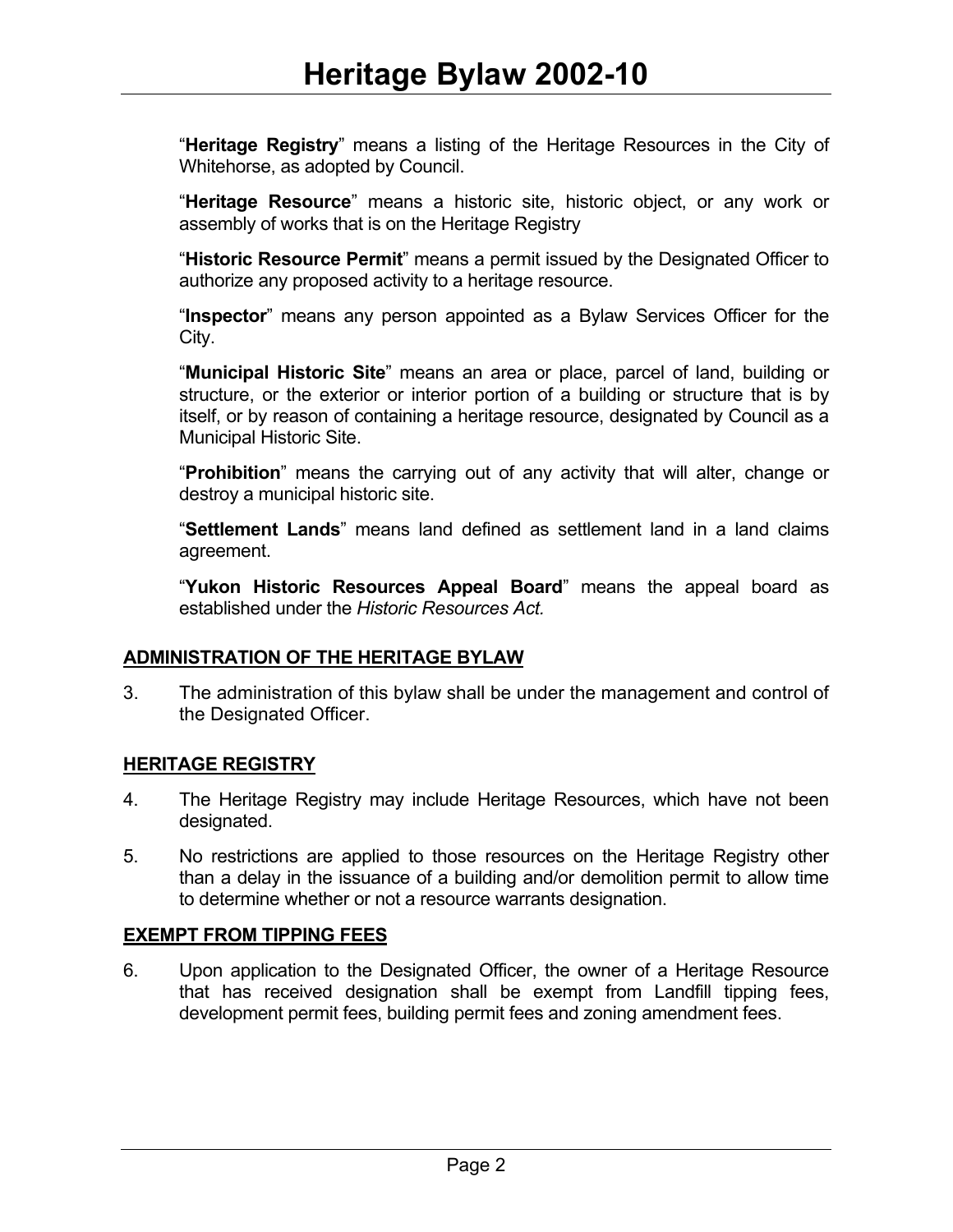#### **EVALUATION CRITERIA**

7. Council shall establish a Heritage Evaluation Criteria based on the five following categories:

#### (1) **Architectural History**

- (a) The building may embody characteristics of an architectural type valuable for the study of a style or a method of construction of its period or the City or the Yukon. It may also be a notable example of a builder or architect's work.
- (b) The building has the strong potential for illustrating the City's heritage to a degree such that it will be possible for the visitor to gain from the building an understanding of the architecture or history with which it is associated.
- (c) The building is significant because of the original materials and workmanship remaining.

Architectural criteria may include such attributes as its picturesque quality or functional nature including massing, proportion, scale, layout, material detailing, colour, texture, fenestration, ornamentation or artwork.

#### (2) **Cultural History**

- (a) A building and/or site that has an association with a person, group, or institution with historical significance to the city. This may include a well-known pioneer, an organization or business, or distinct group of people.
- (b) A building and/or site that has an association with an event or activity of historical significance to the City. This may be a unique event or a recurring event.
- (c) A building and/or sites association with broad patterns of local area or civic history including ecological, social, political, economic or geographic change. (theme)

#### (3) **Context**

The historical context of a building or site refers to the historical relationship between the building's site and its immediate environment.

(a) A notable and historical relationship between a building's site and the street, railway, waterfront, view or other geographic features which were a part of the building's original function. (landscape)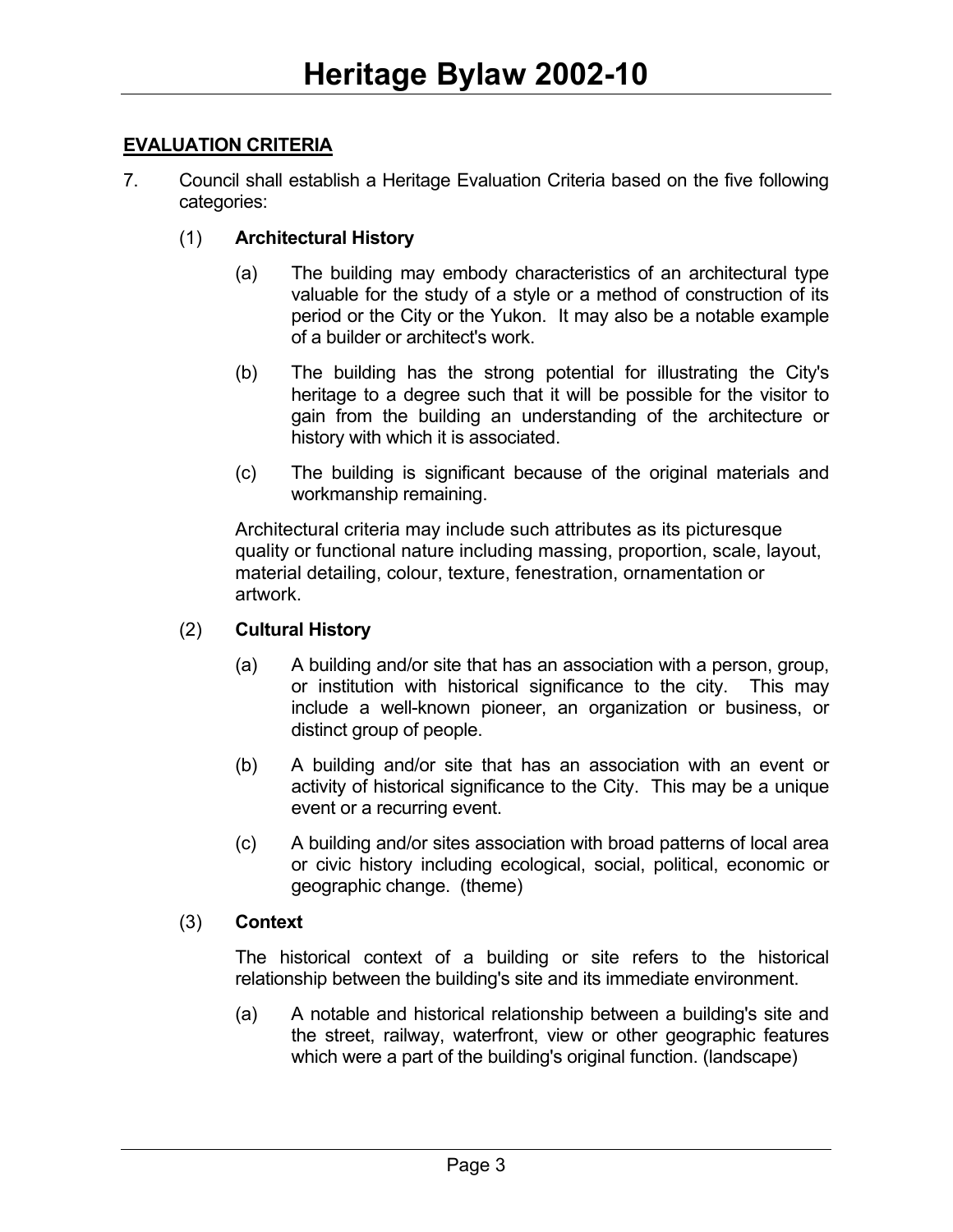- (b) A building's continuity and compatibility with adjacent and surrounding buildings and the building's visual contribution to a group of similar buildings. (urban design/streetscape)
- (c) A building's and/or site's visual or symbolic importance as a local landmark.

#### (4) **Integrity**

The historical integrity of a building refers to the degree of alteration the building has sustained since its original construction.

- (a) The extent and the impact of the changes and alterations that have occurred to the building over time. The items to consider may include style, design and construction.
- (b) The structural integrity of the building, the interior, exterior and the site.
- (c) The location of the building in relation to its original site.
- (5) **Age**

This category refers only to the age of the building.

### **DESIGNATION OF HISTORIC SITES**

- 8. Where Council proposes to designate a Municipal Historic Site; it shall prepare a bylaw to that effect.
- 9. Any person or group of persons may petition Council to designate a site as a Municipal Historic Site.
- 10. A nomination for a Municipal Historic Site Designation shall be made to the Designated Officer and shall include, but not be limited to, a Heritage Character Statement.
- 11. If the site proposed for designation is on settlement land, Council may not designate the site without the written consent of the governing body of the Yukon First Nation, which governs the settlement land.
- 12. If the site proposed for designation is a residence, Council may not designate the site without the written consent of the owner.
- 13. Council, having prepared a bylaw to designate a site as a Municipal Historic Site, shall prepare a notice of the intended designation with a copy of the proposed bylaw attached, declaring the intention of Council to designate the site as a Historic Municipal Site. Such notice shall state a date, time, and place for a hearing to be held by Council to receive objections and other representation with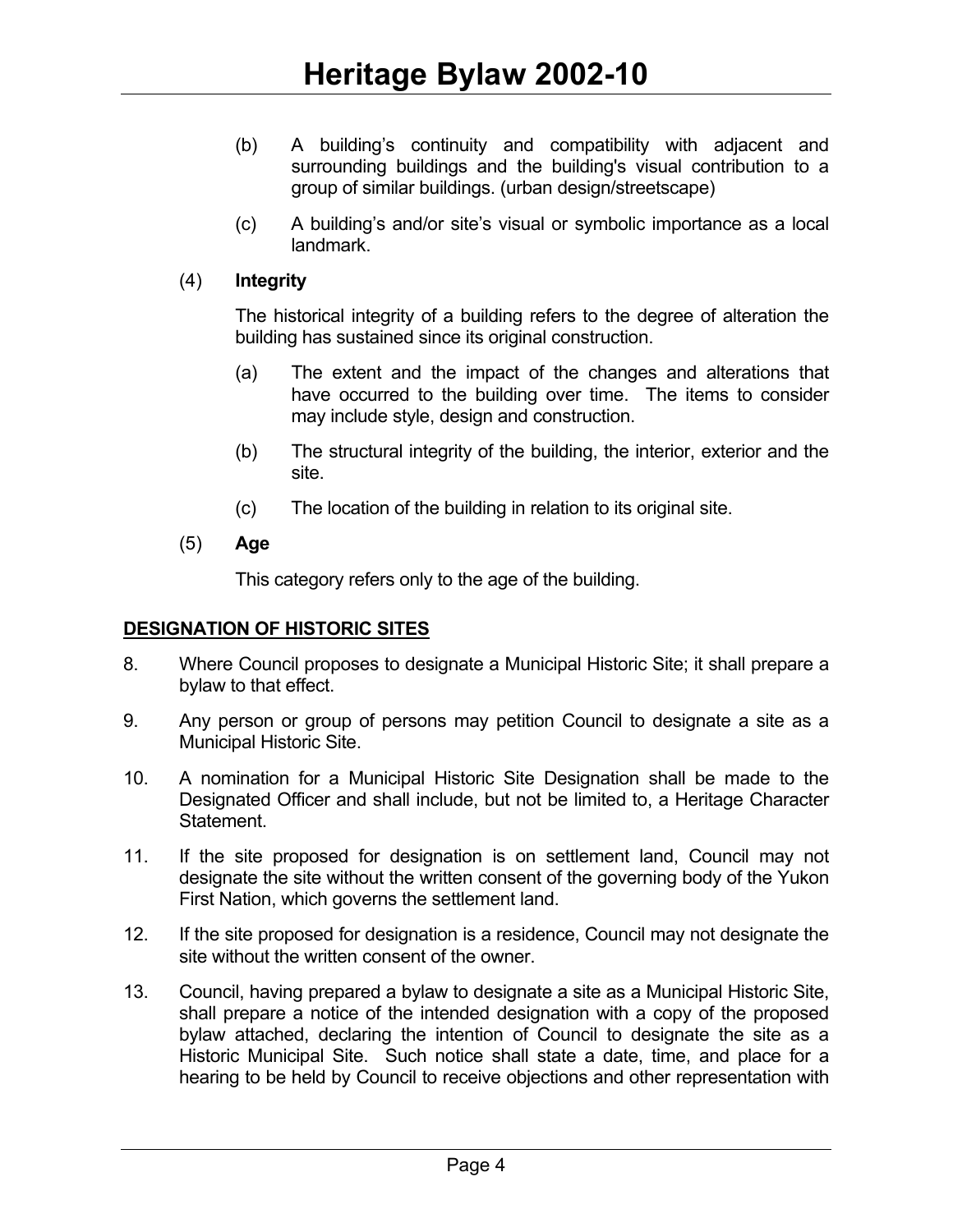respect to the proposed bylaw, and shall contain such other information and particulars as Council thinks necessary. The date so stated shall be no earlier than 60 days after the latest date on which a copy of the notice of intended designation is served, and the Designated Officer shall:

- (1) serve the owner and any lessee of the site, and the Minister, with a copy of the notice of intended designation and attached bylaw;
- (2) publish a copy of the notice of intended designation in two (2) issues of a newspaper or one (1) issue of each of two (2) newspapers circulating in the area of the municipal site;
- (3) have the intention broadcast over radio and television as part of the service the broadcaster offers for publicizing community events; and
- (4) where the site is land within the boundaries of a description in a certificate of title under the *Land Titles Act* (of Canada), file a copy of the notice of intended designation in the Land Titles office.
- 14. The Minister, and any person who has been served with a municipal notice of intended designation, and any other person or group affected by or interested in the proposed bylaw may attend at the hearing provided either alone or with counsel and make representations about the proposed bylaw.
- 15. If there are no objections to a proposed bylaw at the hearing, Council may, after the hearing,
	- (1) resolve not to proceed with the proposed bylaw, notwithstanding that there were no objections, or
	- (2) pass the bylaw.

### **APPEALS**

- 16. Where there are objections to a proposed bylaw at a hearing held under this bylaw, Council may, after the hearing;
	- (1) resolve not to proceed further with the proposed designation,
	- (2) revoke the designation with respect to part of the site and pass it as amended, or
	- (3) submit the proposed bylaw along with the objections to the Yukon Historic Resources Appeal Board and request the Appeal Board to hold a hearing and thereafter to report its recommendations to Council.
- 17. Upon receiving and considering a report from the Yukon Historic Resources Appeal Board in respect of a proposed bylaw, Council may,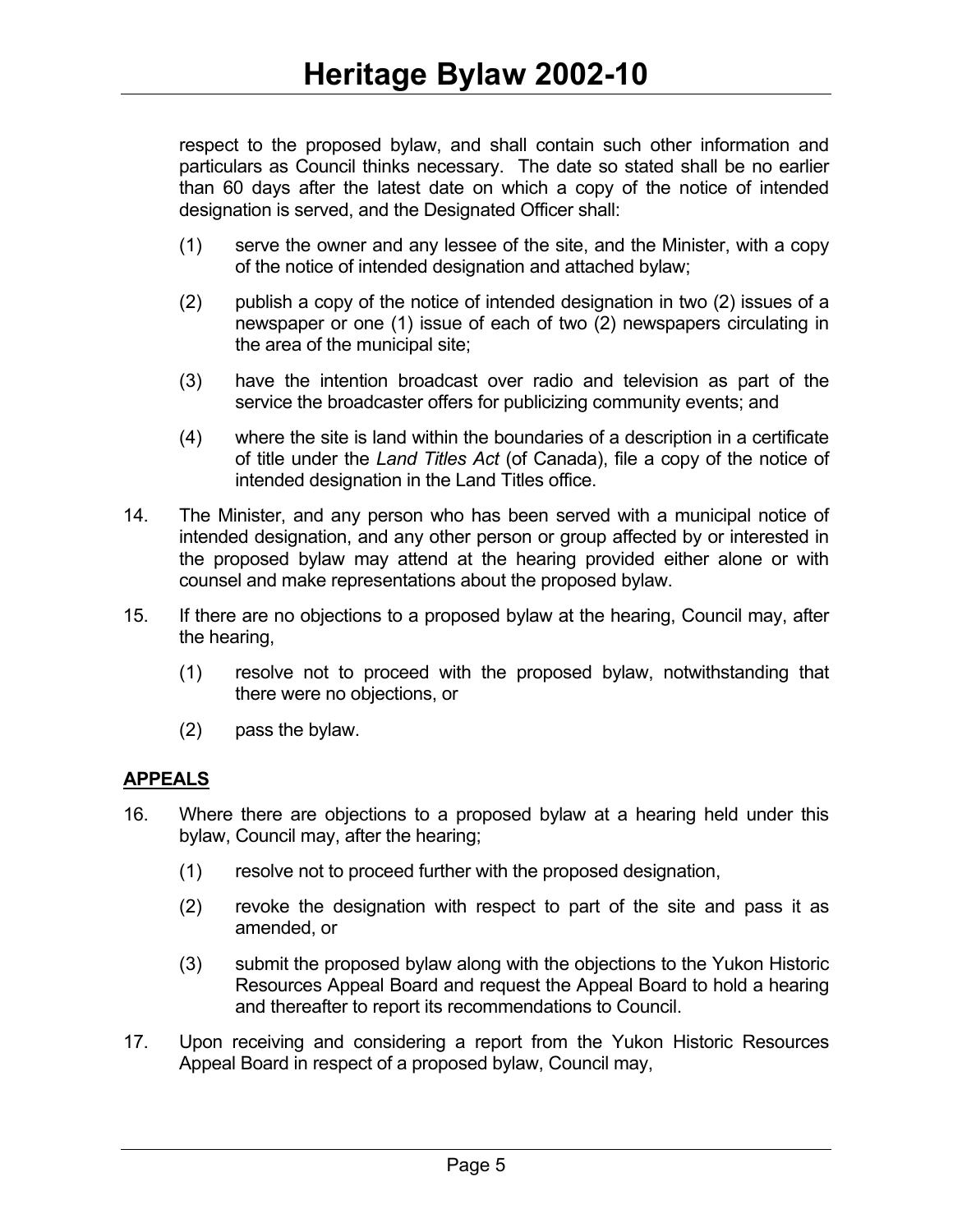- (1) resolve not to proceed with the proposed bylaw,
- (2) amend the proposed bylaw, or
- (3) pass the proposed bylaw without amendment.
- 18. In addition to the right of objection, any owner or lessee of a Municipal Historic Site, and any person or group affected by or interested in the designation, may appeal to Council at any time after the designation is made, but only if there is new information, which has been discovered since the making of the designation. This information must pertain to circumstances existing before the designation was made and which puts in doubt the appropriateness of the designation. The appeal shall be taken by serving the City with a notice of appeal summarizing the reasons for appeal.
- 19. Upon being served with notice of a Municipal Historic Site designation appeal, Council shall either refer the appeal to the Yukon Historic Resources Appeal Board or hold a hearing and
	- (1) dismiss the appeal, or
	- (2) by bylaw, revoke the designation, or
	- (3) by bylaw, revoke the designation with respect to part of the site.
- 20. If Council refers the appeal to the Yukon Historic Resources Appeal Board, Council may, upon receiving and considering the report of the Yukon Historic Resources Appeal Board,
	- (1) by bylaw, revoke the designation,
	- (2) by bylaw, revoke the designation with respect to part of the site, or
	- (3) by resolution, confirm the bylaw appealed from and dismiss the appeal.
- 21. Council may at any time, on its own motion and without a hearing, resolve not to proceed further with a proposed bylaw.
- 22. Where a bylaw as proposed or as amended, has been passed under the authority of the Heritage Bylaw, Council may by a further bylaw, revoke or vary that bylaw, but the revocation or variation must be made by following the same procedure as is established for making designations when there are objections.
- 23. Where, under this bylaw, Council resolves not to proceed further with a proposed designation, or resolves to confirm a bylaw under appeal, or passes a bylaw making a designation, or by bylaw revokes a designation, Council
	- (1) shall serve a copy of the resolution or the bylaw on the Minister and on the owner and any lessee of the affected site,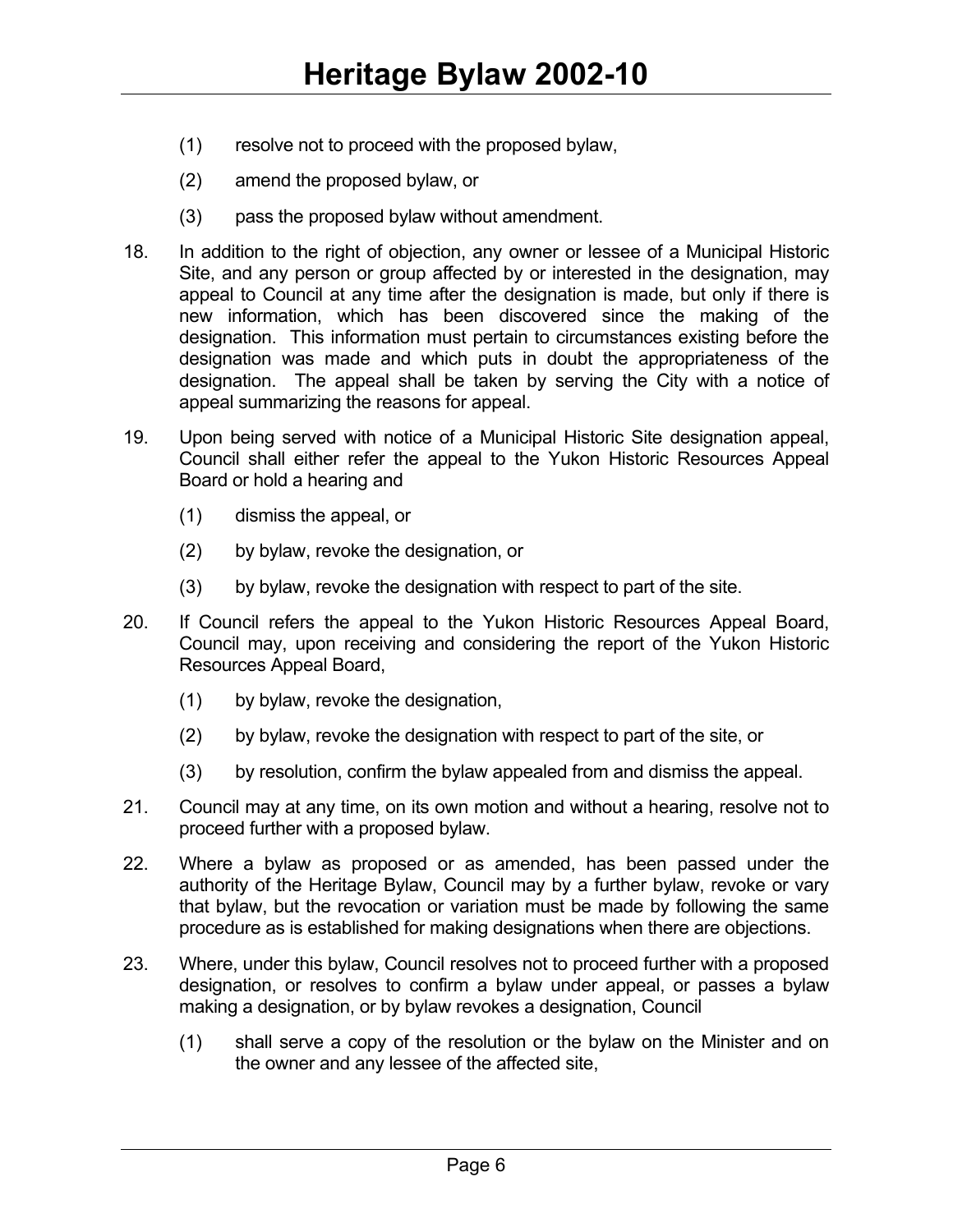- (2) publish a notice of the resolution or bylaw in two (2) issues of a newspaper or one (1) issue of each of two (2) newspapers circulating in the area of the municipal site;
- (3) where a notice of intended designation respecting the affected site has already been filed, the Designated Officer shall similarly file notice of the resolution or bylaw.

### **PROTECTION OF SITES**

- 24. All applications for demolition of a Heritage Resource listed on the Heritage Registry shall comply with Bylaw 99-50, being a bylaw of the City of Whitehorse to administer standards respecting the construction, demolition, removal, or alteration of any building or structure within the City of Whitehorse; and, more specifically, section 23(4) of Bylaw 99-50, which provides that no person shall demolish or move a building or part of a building listed in the Whitehorse Heritage Registry prior to a thirty (30) day review period following the date the Building Inspection Department has received a demolition permit application for such building.
- 25. Notwithstanding the provisions of Bylaw 99-50, section 23(4), a demolition or building permit shall be issued immediately if the Heritage Resource is not designated, is a residence and the owner does not consent to designation.
- 26. The Designated Officer shall be advised upon receipt of an application for demolition of an undesignated Heritage Resource listed on the Heritage Registry and bring the application forward to determine if Council wishes to commence the process for designation.
- 27. No person shall carry out an activity that will alter the historic character of a site that is designated or where Council has provided notice of intent to designate unless the activity is carried out in accordance with a Historic Resources Permit.
- 28. Any person who proposes to carry out an activity that may alter the historic character of a designated historic site or a site that is subject to a notice of intended designation shall, prior to commencing the proposed activity, submit to the Designated Officer an application for a Historic Resources Permit.
- 29. Upon receiving an application for a Historic Resources Permit, the Designated Officer may:
	- (1) refuse to issue a permit and shall provide reasons in writing to the applicant;
	- (2) issue a permit or issue a permit with variations;
	- (3) issue a permit with conditions; or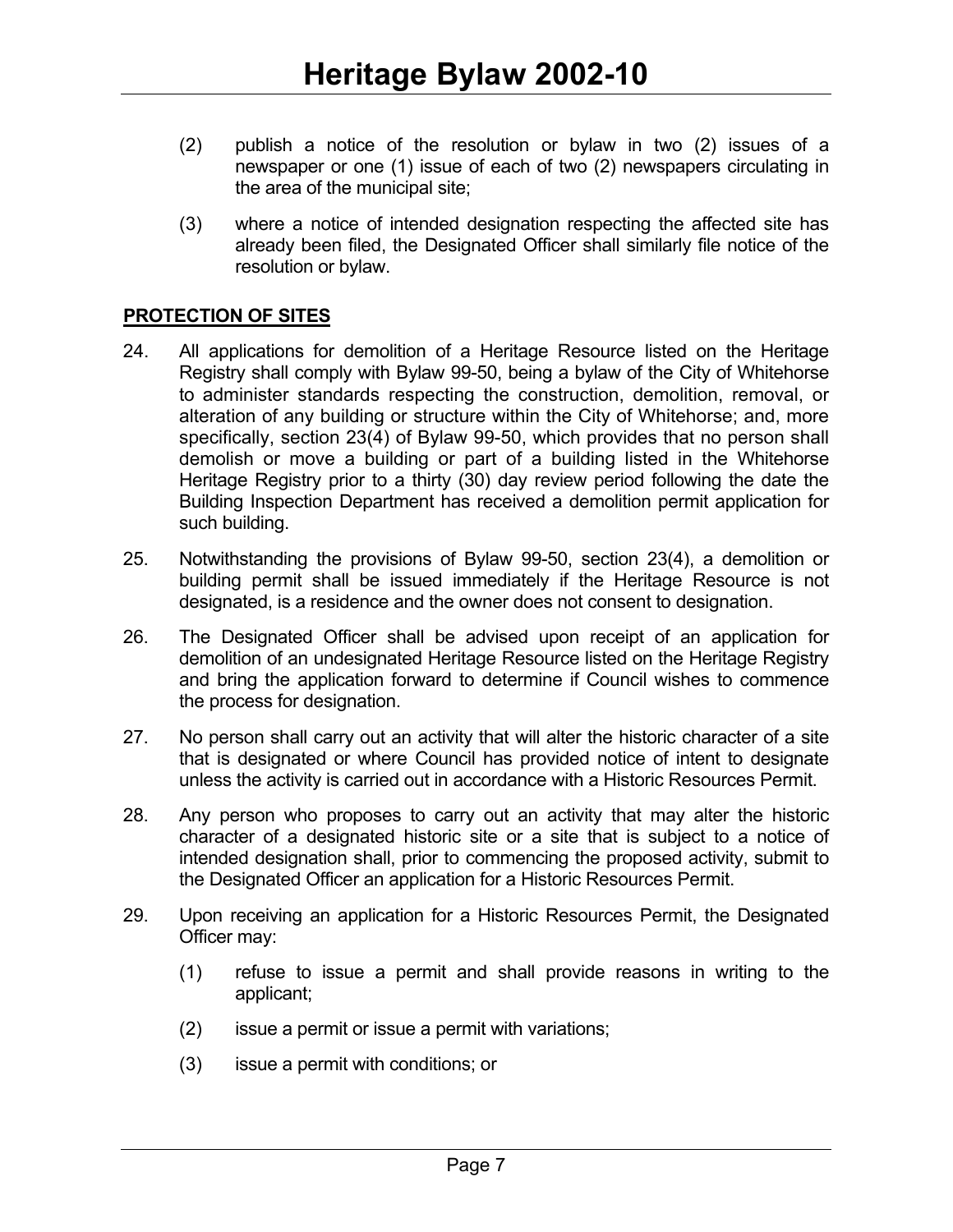(4) require the applicant to provide financial security to mitigate possible damage to the historic resource.

#### **ENFORCEMENT**

- 30. The Designated Officer may conduct investigations and may,
	- (1) with the consent of the occupant in charge of the place, enter any place;
	- (2) at any reasonable time, enter any place to which the public is ordinarily admitted;
	- (3) request the production of documents or things that seem relevant to the investigation;
	- (4) upon giving a receipt, remove from any place documents produced in response to a request under this article and make copies of them or extracts from them;
	- (5) upon giving a receipt, remove from any place any other thing produced in response to a request under this Article and retain possession of it for so long as a person having the right to withhold the thing from the Designated Officer consents to the Designated Officer having possession of the thing.

### **ORDERS TO REMEDY BREACH**

- 31. Where Council believes on reasonable grounds that a person is in breach of the Heritage Bylaw, or Part 5 of the *Yukon Historic Resources Act*, or a Municipal Historic Resources Permit, or a provision of an agreement entered into with the City under this bylaw, Council may by order in writing served upon the person,
	- (1) require the person to remedy the breach within a period of time stated in the order, or
	- (2) where Council has reason to believe that irreparable or costly damage is likely to result if the breach continues, require the person to remedy the breach forthwith upon the service of the order.
- 32. If a person who is required by an order to remedy a breach fails to obey the order, Council may, upon notice to the person, apply to a judge of the Supreme Court for an order authorizing employees of the City to enter the affected municipal historic site and there take such steps as may be necessary to remedy the breach effectively, including
	- (1) the removal of any workers, materials, or equipment found on the municipal historic site, and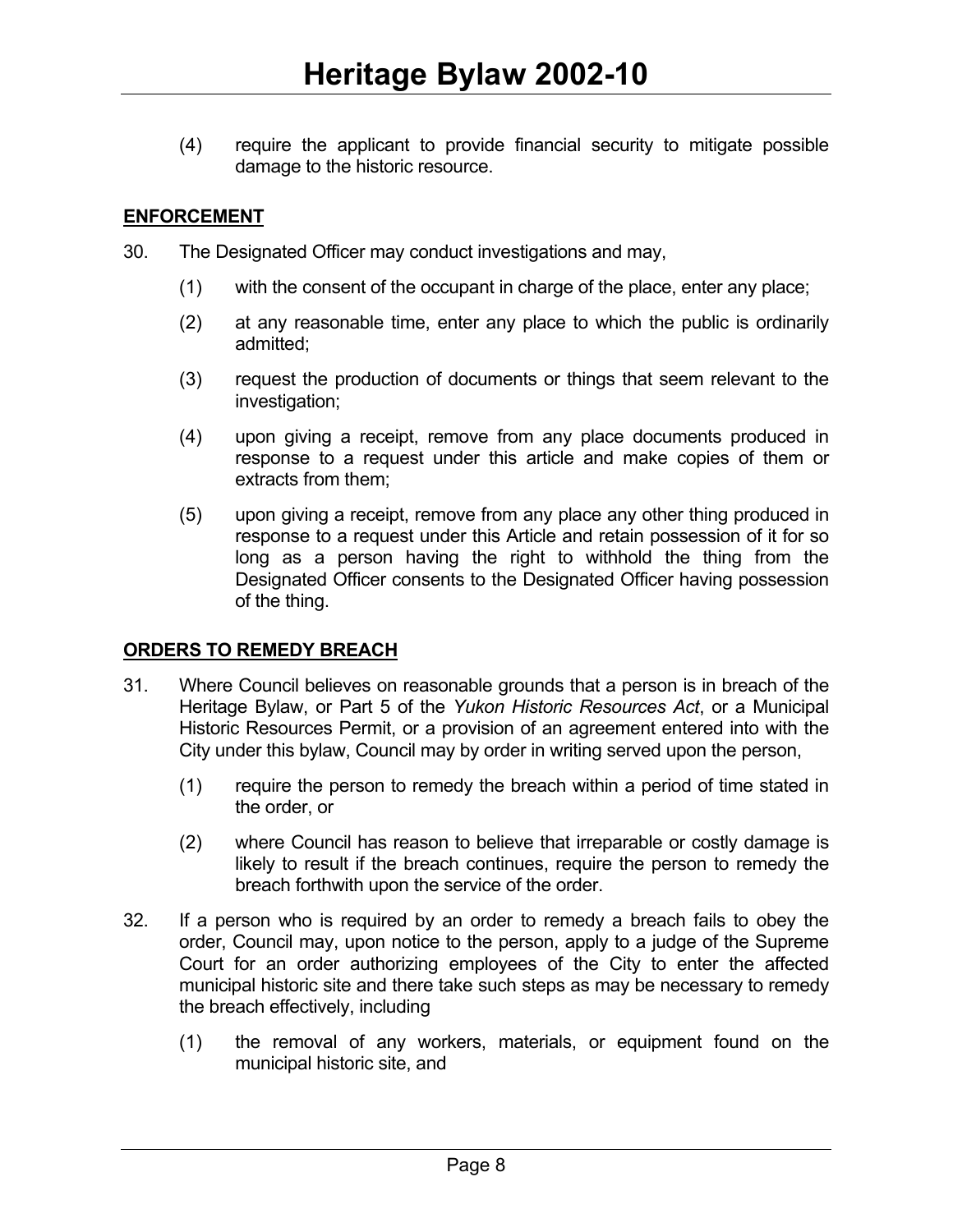(2) doing the work required to be done.

The judge may grant the order or such other order as the judge thinks proper and may make the order subject to such conditions as the judge thinks necessary.

- 33. Where Council believes that the delay to obtain an order under this section is likely to result in irreparable damage to historic resources or human remains, Council may, without such an order and with no further notice to the owner or lessee of the municipal historic site, enter the municipal historic site and there take or cause to be taken such of the steps to which reference is previously made as may be necessary to halt the damage, but shall not take or cause to be taken any other steps except pursuant to and in accordance with the order of a judge.
- 34. Where Council takes steps under this section to remedy a breach committed by any person, the City may recover from the person,
	- (1) the costs and expenses necessarily incurred by the City in taking those steps, and
	- (2) the amount of any grant made to the person by the City under this Bylaw by way of assistance.

### **APPEALS AGAINST ORDER OR ACTION OF THE CITY**

- 35. A person aggrieved by an order made or action taken by the City in enforcing the terms of this bylaw may appeal to a Judge of the Supreme Court within 30 days from the making of the order or the taking of the action and the judge may:
	- (1) confirm the legality of the order or, if it is in some way not legal, direct Council to vary or rescind it;
	- (2) confirm the legality of the action or, if it is in some way not legal, direct Council to modify it;
	- (3) give such direction about implementing the order or of the action as the Judge thinks proper.

#### **COUNCIL POWERS**

- 36. Council may engage in activities or expend money for one or more of the following purposes:
	- (1) to acquire, conserve and develop heritage property and other heritage resources;
	- (2) to gain knowledge about the city's history and heritage;